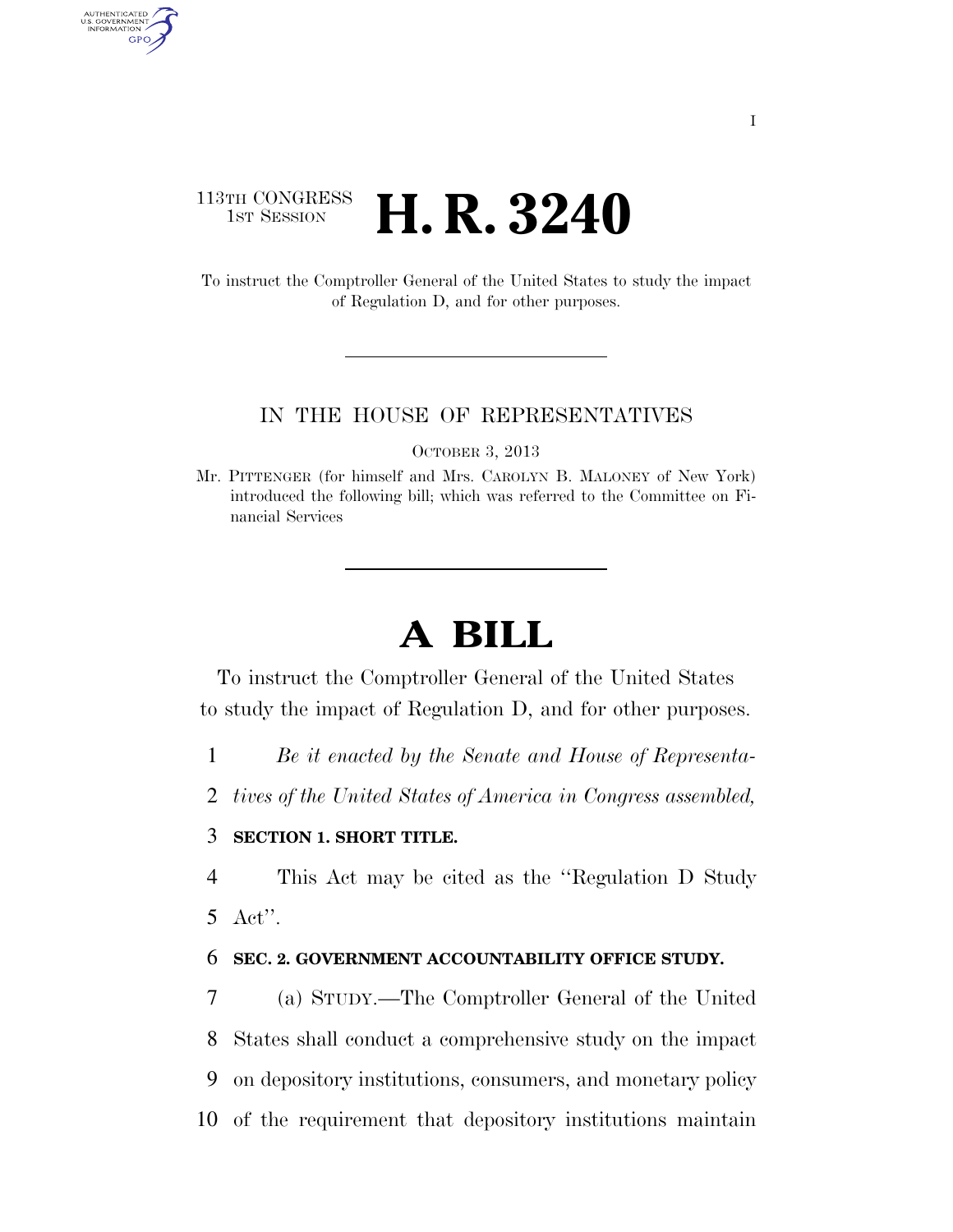reserves in accordance with subsections (b) and (c) of sec- tion 19 of the Federal Reserve Act (12 U.S.C. 461) and Regulation D (12 C.F.R. 204).

 (b) MATTERS TO BE STUDIED.—In conducting the study under this section, the Comptroller General shall in-clude the following:

 (1) An historic review of how the Board of Gov- ernors of the Federal Reserve System has used re- serve requirements to conduct United States mone- tary policy, including information on how and when the Board of Governors has changed the required re-serve ratio.

 (2) The impact of the maintenance of reserves on depository institutions, including the operational requirements and associated costs.

 (3) The impact on consumers in managing their accounts, including the costs and benefits of the re-serving system.

 (4) Alternatives the Board of Governors may have to the maintenance of reserves to effect mone-21 tary policy.

 (c) CONSULTATION.—In conducting the study under this section, the Comptroller General shall consult with credit unions and community banks.